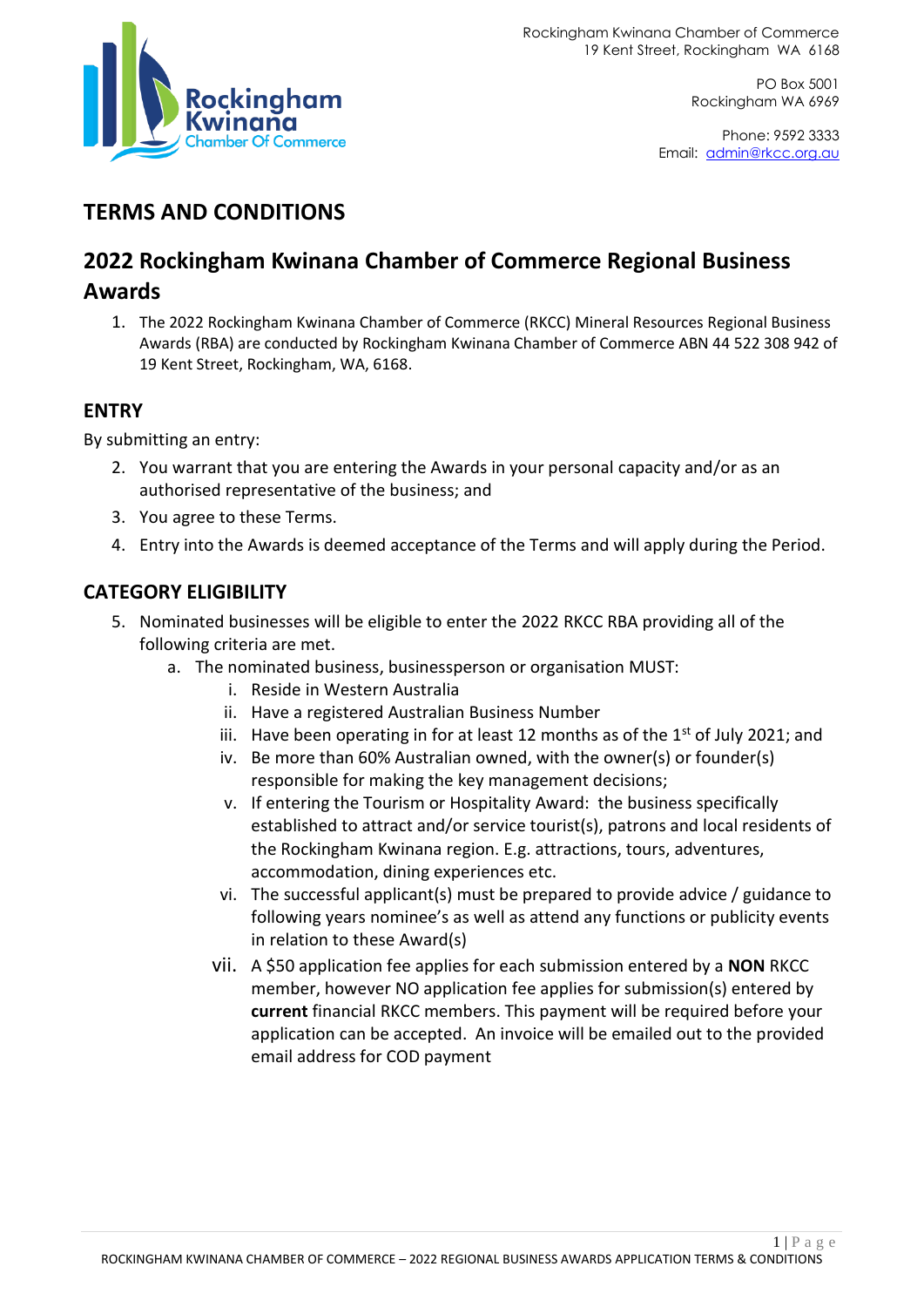PO Box 5001 Rockingham WA 6969

Phone: 9592 3333 Email: [admin@rkcc.org.au](mailto:admin@rkcc.org.au)



#### **PRIVACY & MARKETING**

- 6. We collect personal information (as defined under the Privacy Act 1988 (Cth)) and other information relating to your business operations in various ways, such as in the Awards entry form, on judging days and in speeches and interactions with the support team to administer the Awards. If you do not provide the personal and business information as requested, you cannot participate in the Awards.
- 7. By participating in the Awards in any way (including by submitting an application) you consent for us to use and disclose your personal information to our related entitities, business partners, agencies, sponsors and other third parties in order to:
	- a. Market you in any way (including by newspaper print, radio,email, SMS/MMS, mail, social media and telephone;
	- b. Administer the awards;
- 8. Invite you to be a part of our initiatives and business opportunities.
- 9. You agree that your consent continues until you withdraw it by notifying us by email [admin@rkcc.com.au](mailto:admin@rkcc.com.au) or telephone 9592 3333.
- 10. If you as an individual or business is an award finalist, the business owner(s) or founder(s) of your business or organisation agrees to attend all awards presentation events and other awards events that we notify you about, and agree to assist in publicising the awards as required by us and the sponsor fo the event in which you are a finalist.
- 11. You agree to allow the use of your business name and logo(s), and your personal identity for promotional and award marketing material.

#### **LIABILITY**

12. We are not liable, and expressly exclude liability for, any loss, injury or damage which results directly or indirectly from the awards.

#### **GENERAL**

- 13. At any time during or after the Period, we reserve the right to disqualify entries in the event for non-compliance with these Terms.
- 14. If you, your business or your representatives are involved in any conduct or activity in any way (including of a personal or business nature) that:
	- a. Is illegal;
	- b. Is fraudulent;
	- c. May harm us, our name or reputation; or
	- d. Breaches these Terms,

We may, in our discretion, withdraw any award and associated prizes that you have received. If requested by us, you agree to no longer publically promote yourself, your business or your representatives as being associated with the awards, or us. This clause survives the expiration of these Terms.

15. If we (or the sponsor) are unable to provide a winner with a nominated prize, we (or the sponsor) reserve the right to supply an alternative prize of similar monetary value. We accept no responsibility for any variation in the retail value of the prize pool.